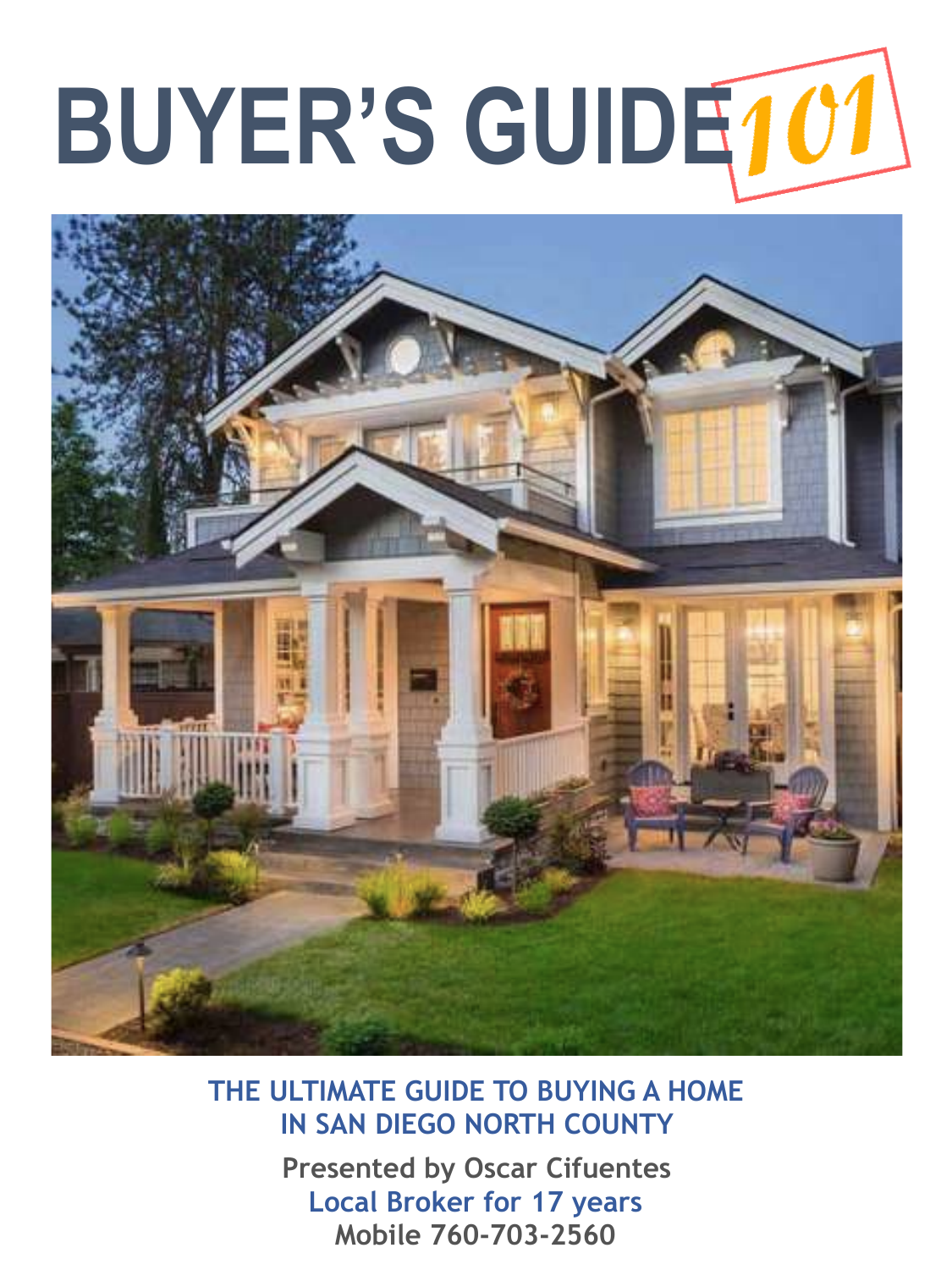# Your Home Buying Adventure **STARTS NC**

### Dear Home Buyer,

HOME BUYING

Welcome to one of the most exciting moments in your life!

Your home isn't just the roof over your head; it's where you eat, sleep, raise your family, build unforgettable memories and increase your financial future.

I've created this guide to walk you through all the important steps you need to take in order to get the most out of your home buying experience.

If you have any questions, please call or text me. I'm always available to you!

> Respectfully, **Oscar Cifuentes**

San Diego North County Area Realtor Oscar@RemaxCountryHomes.com **mobile call or text anytime 760.703.2560**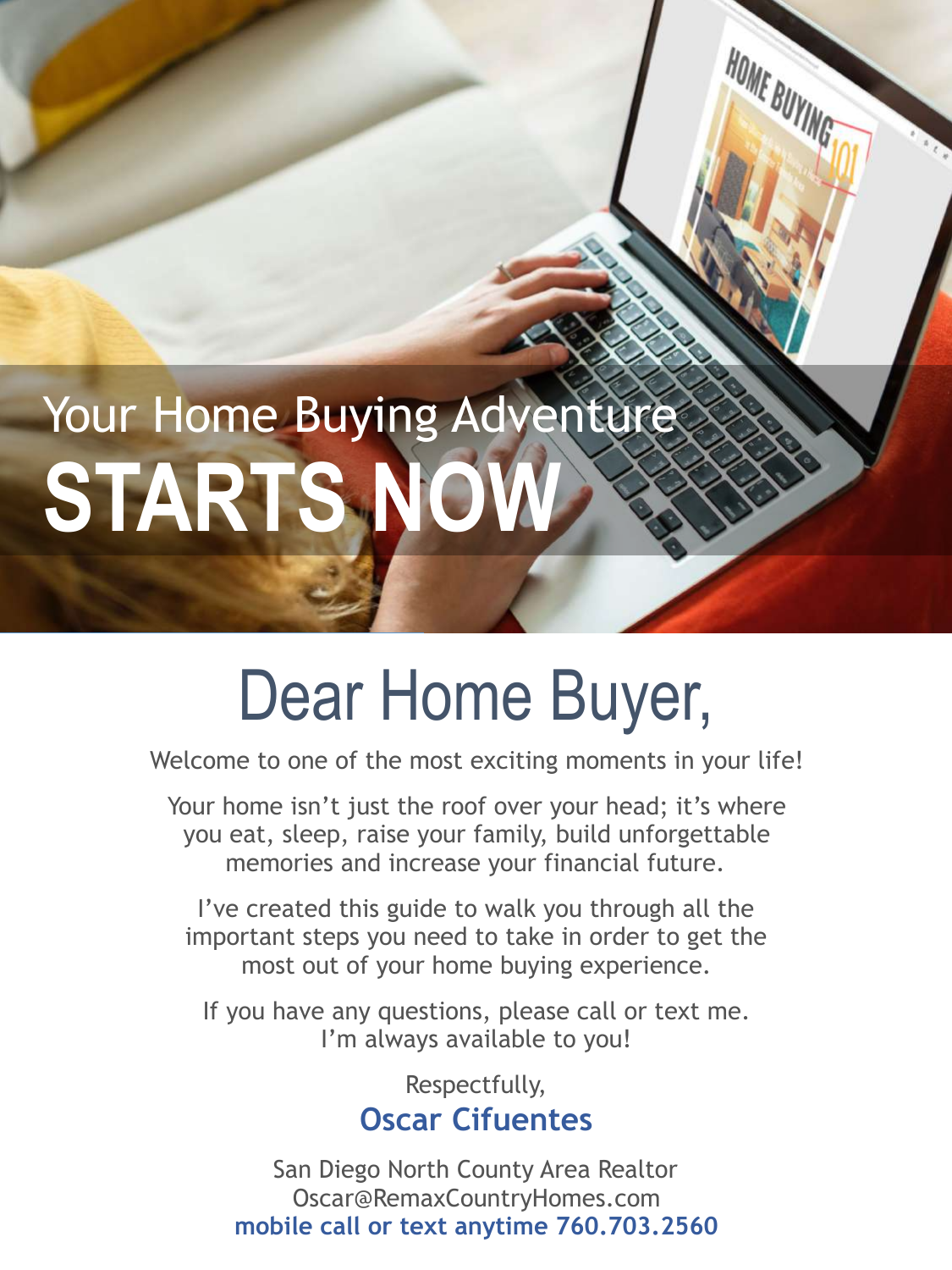### **STEP 1: CHOOSE YOUR REALTOR**

### **START BY HIRING A PRO San Diego North County REALTOR WHO WORKS EXCLUSIVELY FOR YOU**

When it comes to buying your new home, I've got you covered:

I know the market, and maybe neighborhoods you didn't know existed. I obsess over prices, property values and the latest, hottest listings. I access historical sales data and keep up to date with builders and new developments. I problem-solve. I negotiate. I go into scary basements. I make sure my clients don't buy the wrong home.

My goal is to always make your experience as quick and seamless as possible. This means:

#### **BEING REAL AND TRANSPARENT THROUGH THE PROCESS & BEING RESPONSIVE AND AVAILABLE TO YOU 24/7.**

Buying a home is one of the biggest transactions you'll make in your life. With me, you get the time and attention of a competent agent.





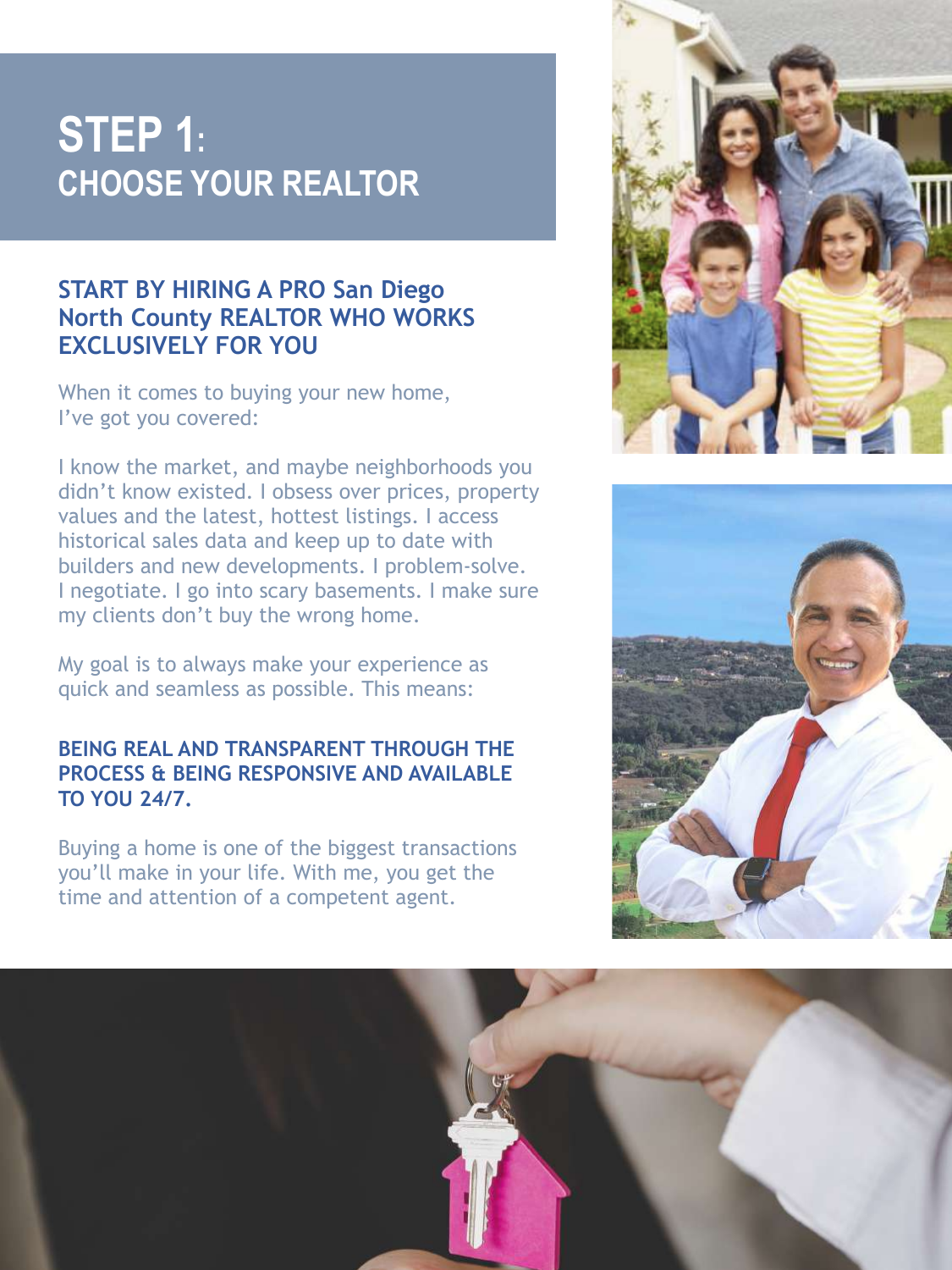### **STEP 2: GET FINANCING**

### **TYPE OF MORTGAGE**

### **CONVENTIONAL MORTGAGE**

This is the most common type of mortgage. Your lender will loan you up to 80% of the purchase price of the property or its appraised value (whichever is lower), and you put down the other 20% as a down payment.

### **HIGH RATIO MORTGAGE**

If you don't have at least a 20% down payment needed to get a conventional mortgage, a high ratio mortgage can advance you up to 95% of the home's purchase price or appraised value. However, you'd be required to purchase mortgage insurance (not to be confused with home insurance), the amount of which would be added to your mortgage principal.

### **TERM AND AMORTIZATION**

A mortgage term is the amount of time a lender will loan you money for – typically from 6 months to 5 years. When the term is up, the remaining amount is payable in full unless you arrange new financing for another term.

Because few of us can pay off an entire mortgage in even a 5-year term, lenders calculate – or amortize - the mortgage payments over a much longer time, often as long as 30 years. They aren't loaning you the money for a 30-year period; they're simply calculating the payment schedule as if it would take you that long to pay back your mortgage.

### **UNDERSTAND YOUR OPTIONS**

When determining which mortgage best suits your situation, there are some basic decisions you'll need to make:

### **INTEREST RATE**

Your mortgage is made up of 2 components: principal and interest. Essentially, interest is the cost of borrowing money.

### **FIXED-RATE**

You agree on an interest rate with your lender and this rate gets locked in for the term of the mortgage. A fixed-rate mortgage is great in an economy where the prime rate is increasing, but undesirable if the going rate is decreasing.

### **VARIABLE-RATE**

Your interest rates fluctuate with the Bank's prime interest rate. Your monthly mortgage payment amount stays the same. However, if the prime rate falls, more of your payment goes towards the principal and less goes towards the interest. If the interest rate rises, less of your payment goes towards the principal and more goes towards the interest.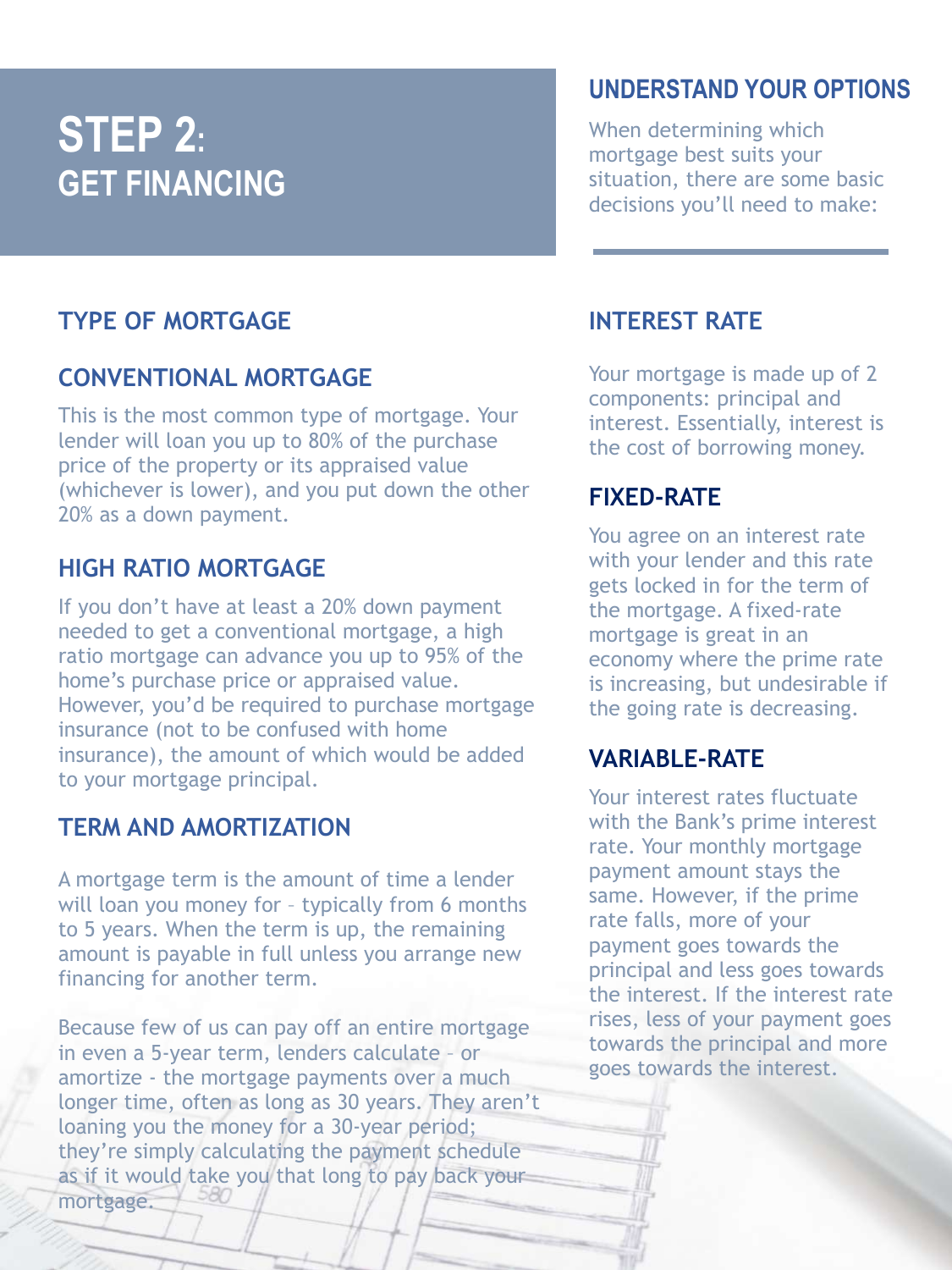### **SHOP FOR A LENDER**

Most people believe that the best lender for them is the bank they already have an account with for several years.

They're persuaded by ads on branch walls about consolidating their services with the same provider.

Personally, I've always shopped for my home loan using a Mortgage Broker. Here's why:

### **MORTGAGE BROKERS VERSUS BANKS**

The big banks have only limited access to their own mortgage rates and terms. They'll post discounts on their rates, but YOU are able to negotiate these rates.

On the other hand, Mortgage Brokers have access to MULTIPLE lenders and mortgage products. They shop around for the best mortgage terms tailored to your individual circumstances, THEY NEGOTIATE FOR YOU, and they present you with the lowest rate on the market.

Broker fees are also paid by the financial institution who services your mortgage, so it's a good way to comparison shop without actually doing the work yourself. And yes, you read that right. Their commissions are paid by the lender. So their services to you are FREE.

But whatever you choose your bank or a loan broker, I can help you find the perfect home for you and your family!



### **GET PRE-APPROVED FOR A MORTGAGE**

As a broker I can help get you pre-approved for a mortgage to give you the confidence of knowing how much home you can afford. This in turn will help you know the price range of homes you should be focusing on in your search.

A mortgage pre-approval will be generally valid for 90 or 120 days, and will require you to prove your income and credit history. If you don't have something in writing and you haven't provided financial documentation, then you likely don't have a mortgage preapproval.

Ensure you have a pre-approval before embarking on your home hunting journey. Knowing how much your lender is willing to loan you will eliminate the risk and uncertainty of being able to obtain financing once you find your perfect home.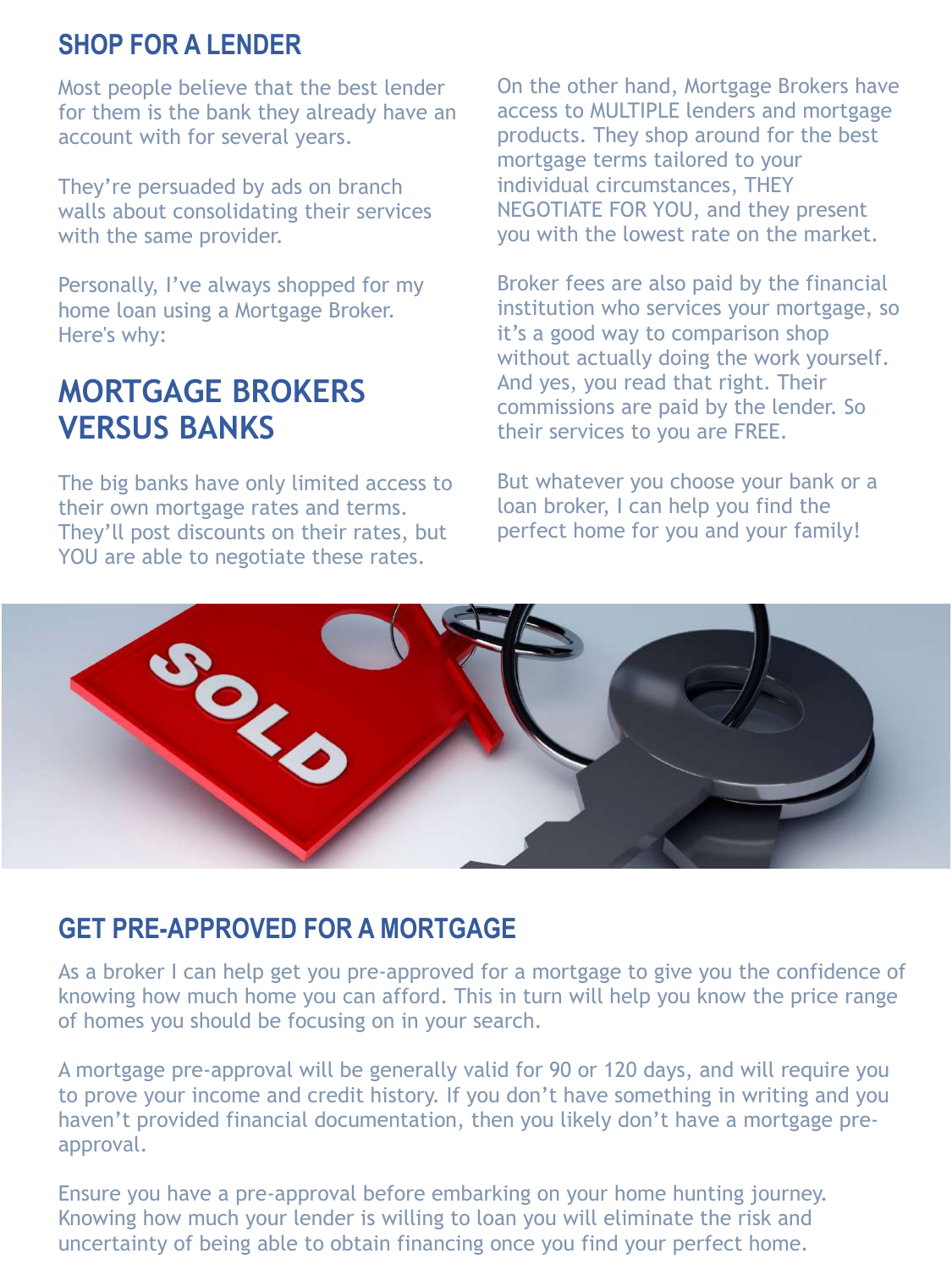# **LET THE FUN BEGIN!**

You've picked an experienced local Realtor and have been pre-qualified for a mortgage. Now it's time to start looking for your new home!

### **CREATE YOUR WISH LIST**

**STEP 3:** 

**GO SHOPPING!** 

What are your needs versus your wants? How many bedrooms must you have? What kind of finishes are you looking for? Do you need a large yard for your dog? A great school and yard for your kids?

Of course in a hot market like San Diego North County, compromise is a part of the process. Would you rather live in a bigger property or closer to downtown? Are you okay spending more money for something turnkey or could you buy a fixer-upper and do the remodel yourself?

Let's discuss what's most important to you and your family.

### **SCREEN LISTINGS ONLINE**

Our home search tool allows you to setup a custom home search that instantly notifies you as soon as a property hits the market that matches your exact criteria.

Awesome right? Call me to get yours setup today. You can also explore the latest listings and get a feel for what is for sale in your area. Preview properties online and ask me about the ones that piqued your interest.

Let's go shopping for your new home!

### **Oscar Cifuentes mobile 760.703.2560**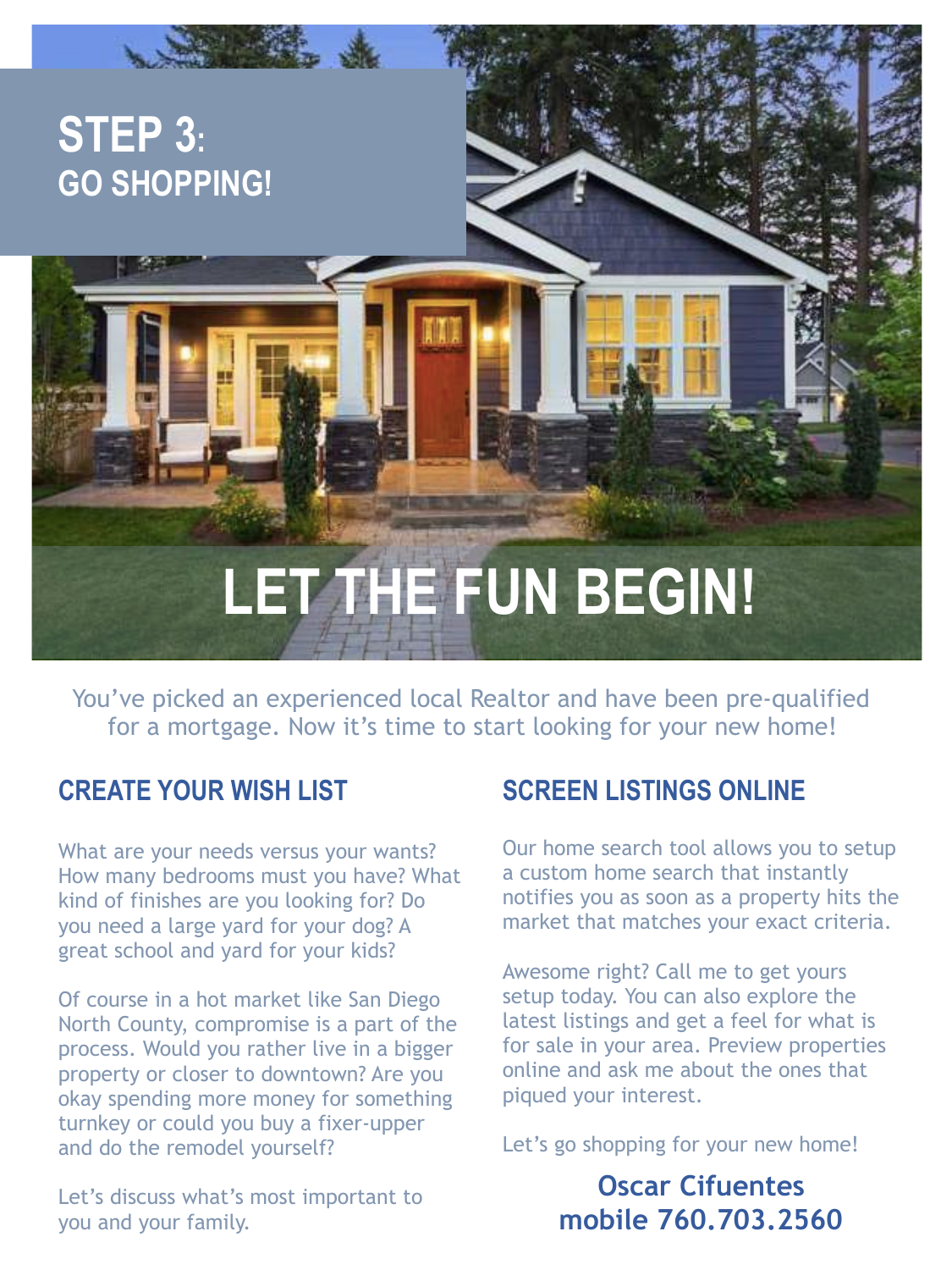

### **SHOULD I BUY A HOME?**

The most important factor to consider is your personal financial health. How much can you afford without giving up your life style? Although buying a home is a smart investment because your equity grows tax-free, consider the utilities, property taxes, and ongoing maintenance expenses.

If you're considering renting or have a low credit score, get in touch with me to help evaluate your options.

### **SHOULD I BUY OR SELL FIRST?**

If you already own a home and are contemplating whether to sell it or buy a new home first, the answer depends on what kind of property you currently live in and where it is located. If you're in a high-demand neighborhood, downtown house, or unique condo, you'll be able to sell quickly. If you're in a less desirable area or building, selling may take a bit more. I am an expert in the process of selling and buying at the same time without stress or delays.

While there's no right or wrong answer, the goal is to make sure you have realistic expectations and a plan that works for you and your family.

Let's chat about your options.

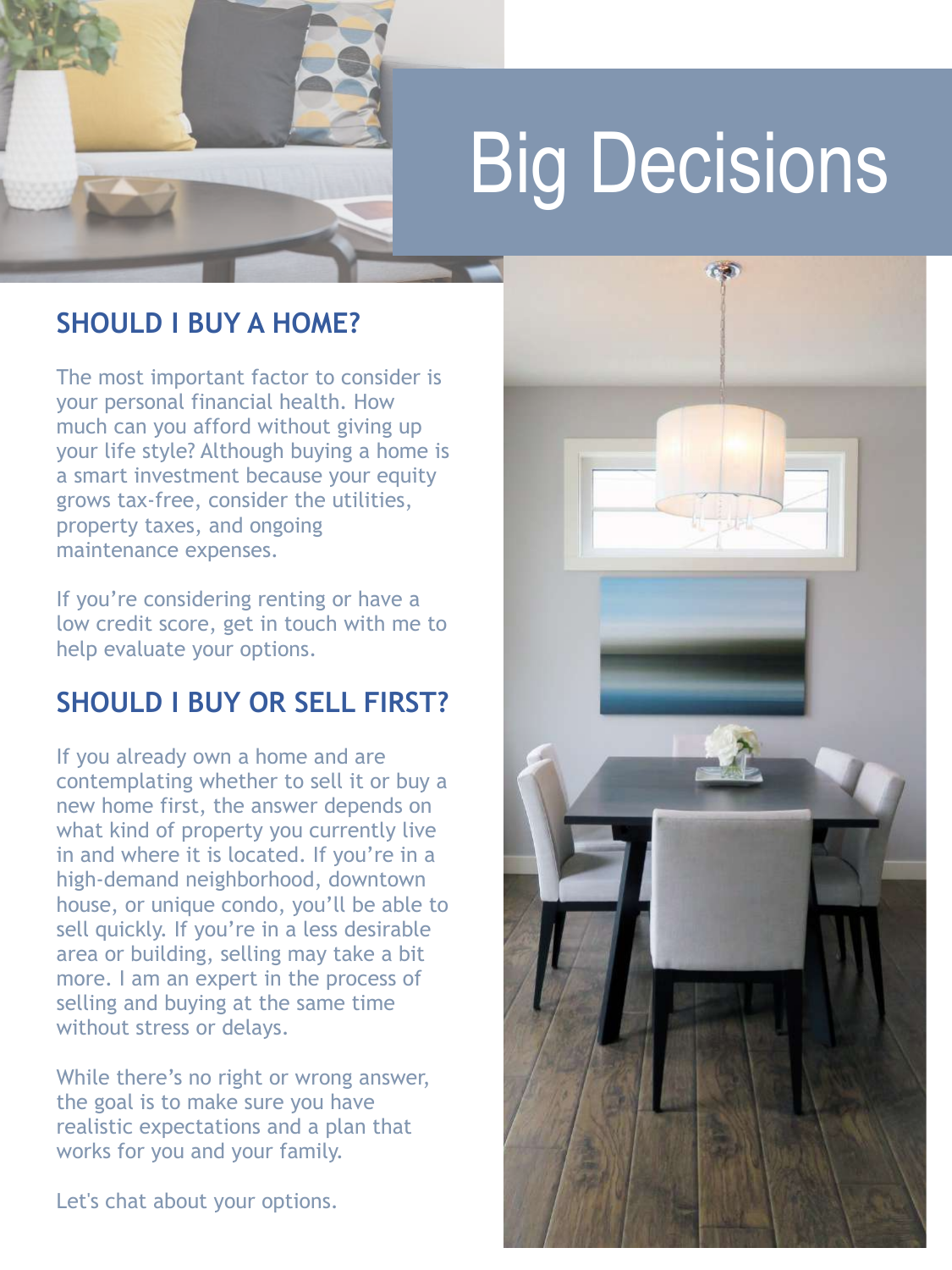### **STEP 4: PUT IN THE OFFER**



### **YOU'VE FOUND 'THE ONE' - NOW LOCK IT DOWN**

### **SUBMIT YOUR OFFER**

Your house hunting efforts have paid off. You've found a home that satisfies your wants and needs, is in the price range, and just feels right.

### **HAVE YOUR DEPOSIT READY**

A deposit is paid by the Buyer to the Seller, and forms part of the final purchase price.

### **WHY DO I NEED A DEPOSIT?**

A deposit ensures that the Buyer has a stake in the agreement and something to lose if they don't close the deal.

As a standard practice a deposit is expected to open escrow within 24 hours upon acceptance of the offer. In San Diego North County, a typical deposit is around 5% of the purchase price, which is held in trust until closing.

We begin by drafting the Agreement of Purchase and Sale. This is the official legal document which outlines everything from the price you are offering to pay, to the inclusions you want (appliances, furniture, etc), to your preferred closing date (the date you take possession), to conditions such as repairs that need to be completed for the deal to be finalized.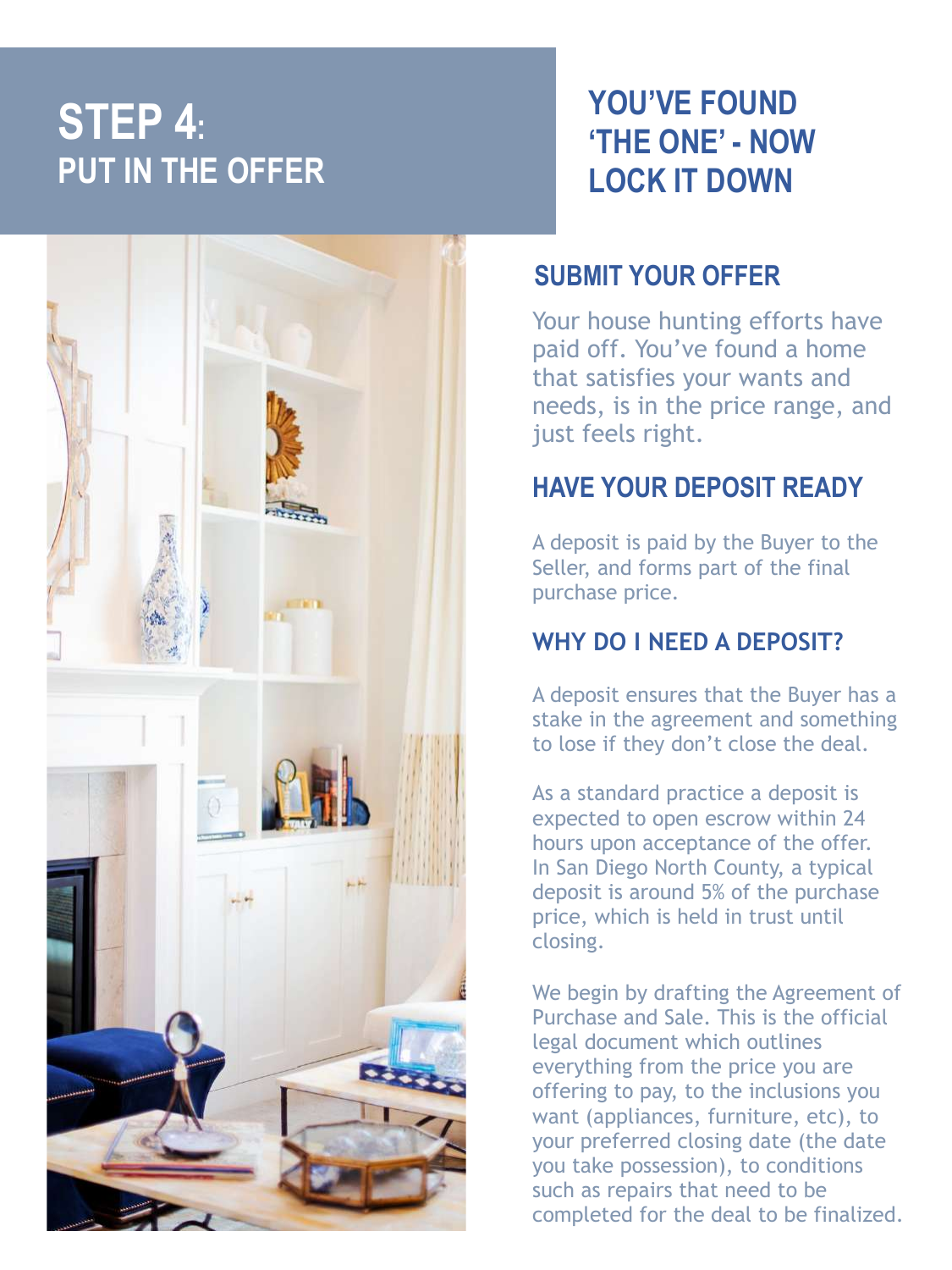One of the most commonly included conditions is the financing condition. It's used to protect you, the Buyer, by telling the Seller that your offer to buy their property is conditional on you obtaining financing.

While the legal wording may vary from contract to contract, a well-worded clause states that the financing obtained must be "satisfactory to the Buyer in their sole and absolute discretion". This means that the terms and conditions of the financing obtained (interest rate, payments, etc) must be satisfactory to you – not just that you were able to obtain financing in general.

### **EXPERIENCED NEGOTIATION**

Once you've submitted your offer, the Seller can either accept it, reject it or counter it. During these back-and-forth negotiations, you may need to compromise on small things, but as a savvy Realtor, I will work hard to get you what you want.

### **MEET CONDITIONS**

In your offer, you may have included ie. a financing condition, a home inspection, or an appraisarl's review.

### **What happens to your deposit if you don't fulfill a condition?**

If your offer was conditional on ie. getting financing but your bank doesn't approve you for a mortgage, then you get your deposit back.

As long as you fulfill your legal obligations to the contract in good faith, your deposit will be returned to you should you not move forward with the purchase (e.g. you choose not to waive financing or property inspection conditions). I go over this in more depth with you during the process to ensure their confidence and understanding.

If your purchase was not conditional on financing or you waived the condition, and you are now unable to obtain financing, you forfeit your deposit. I would not let this happen. This is why working with an experienced realtor is extremely important.